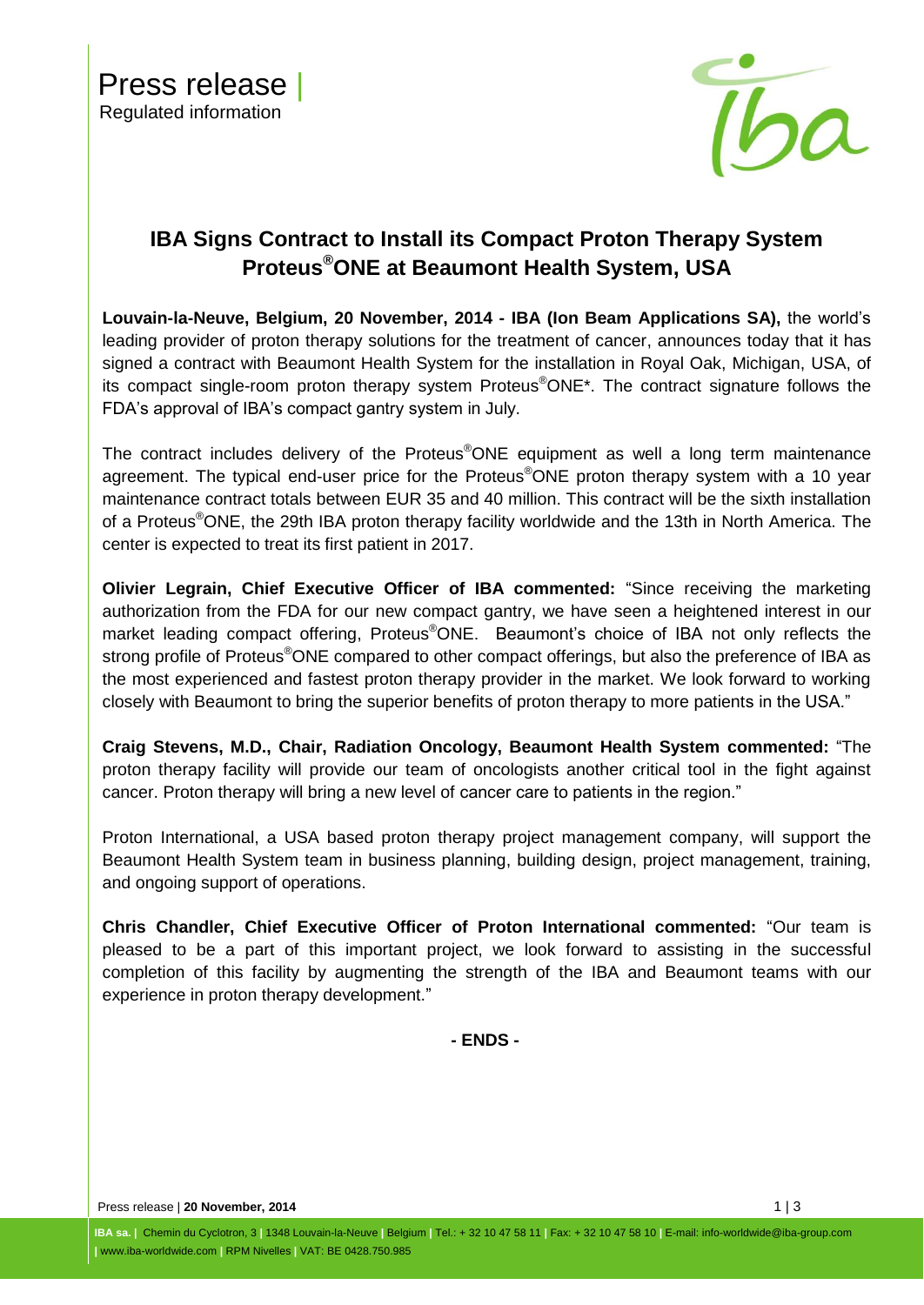

#### **Notes to Editors**

## **About Proteus®ONE**

Proteus<sup>®</sup>ONE is the compact intensity modulated proton therapy (IMPT) solution from IBA. It benefits from the latest technologies developed with renowned clinical institutions. Proteus<sup>®</sup>ONE is smaller, more affordable, easier to install and to operate. It is ultimately easier to finance, making this advanced radiation therapy modality available to more institutions and patients worldwide. Proteus®ONE makes Proton Therapy easy.

\* *Proteus®ONE is the brand name of a new configuration of the Proteus® 235*

## **About Proton Therapy**

Proton Therapy is considered the most advanced and targeted cancer treatment due to its superior dose distribution and fewer side effects. Protons deposit the majority of their effective energy within a precisely controlled range, directly within the tumor, sparing healthy surrounding tissue. Higher doses can be delivered to the tumor without increasing the risk of side effects and long-term complications, thereby improving patient outcomes and quality of life.

## **About IBA**

IBA (Ion Beam Applications S.A.) is a cancer diagnostics and treatment equipment company, and the worldwide technology leader in the field of proton therapy, the most advanced form of radiotherapy available today.

The Company's primary expertise lies in the development of next generation proton therapy technologies that provide oncology care providers with premium quality services and equipment. IBA's proton therapy solutions are scalable and adaptable, offering universal full scale proton therapy centers as well as next generation compact, single room solutions. IBA also focuses on the development and supply of dosimetry solutions for Quality Assurance of medical equipment and increased patient safety as well as particle accelerators for medical and industrial applications.

Headquartered in Belgium and employing about 1000 people worldwide, IBA currently has installed systems across Europe and the US and is expanding into emerging markets. The Company is focused on building sustainable global growth for investors, providing solutions in the fight against cancer.

IBA is listed on the pan-European stock exchange EURONEXT. (IBA: Reuters IBAB.BR and Bloomberg IBAB.BB) and more information can be found at: [www.iba-worldwide.com](http://www.iba-worldwide.com/)

#### **About Beaumont Health System**

Beaumont Health System's cancer program combines the expertise of surgical, medical and radiation oncologists to offer cancer prevention counseling, diagnosis and treatment in hospital and communitybased settings. The Beaumont Cancer Institute is one of only 34 community sites in the U.S. to be awarded a five-year National Cancer Institute Community Oncology Research Program grant. Beaumont is designated as a Blue Cross Center of Distinction for the Treatment of Rare and Complex